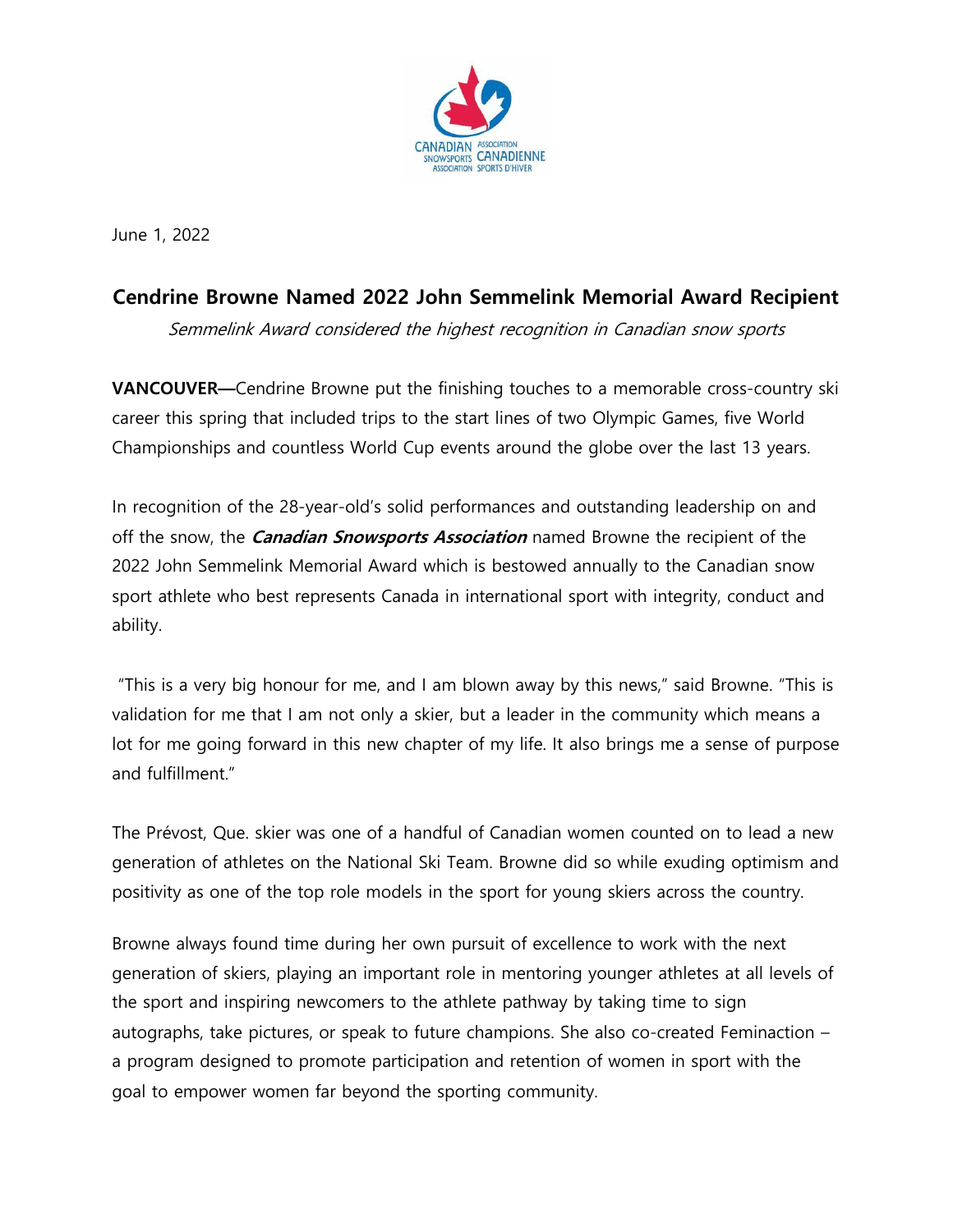Priding herself on demonstrating grit, determination, professionalism and respect for competing under the rules of fair sport while overcoming a series of challenges throughout her career that included having to face a period of depression and multiple concussions sustained from a training accident after making her Olympic debut in 2018, Browne embodies what any Canadian athlete strives to achieve. She is quiet and humble in nature but a fierce competitor when clicking into a pair of skis on any start line.

"We have learned about Cendrine's persistence and dedication on the field of play but are equally impressed by her commitment to lead by example while always supporting her teammates," said Ken Read, chair, Canadian Snowsports Association Awards Committee. "Most importantly, Cendrine understands the responsibility of an Olympic and National Team athlete to be a great role model for young women. We can't think of a better recipient, and she is very deserving of this award."

The John Semmelink Award is considered the most prestigious award in Canadian snow sports. Named in honour of John Semmelink, who lost his life in a training accident while competing in Garmisch, Germany, the award was first presented in 1962 to alpine skier, Anne Heggtveit-Hamilton.

Browne is in prestigious company as one of only six cross-country ski athletes to have received the award. Others include: Alex Harvey (2019); Beckie Scott (2003, 2002); Pierre Harvey (1988, 1987, 1985); and Sharon and Shirley Firth (1972).

The athlete representatives of the six Olympic and Paralympic disciplines of the Canadian Snowsports Association may name a candidate for consideration, with a Selection Committee naming the winner.

The 2022 John Semmelink Memorial Award will be presented at the annual Canadian Ski Museum induction ceremony in the autumn 2022.

Nordiq Canada is the governing body of para-nordic and cross-country skiing in Canada, which is the nation's optimal sport and recreational activity with more than one million Canadians participating annually. Its 60,000 members include athletes, coaches, officials and skiers of all ages and abilities. With the support of its valued corporate partners – Swix and Lanctôt Sports, Pembroke Private Wealth Management – along with the Government of